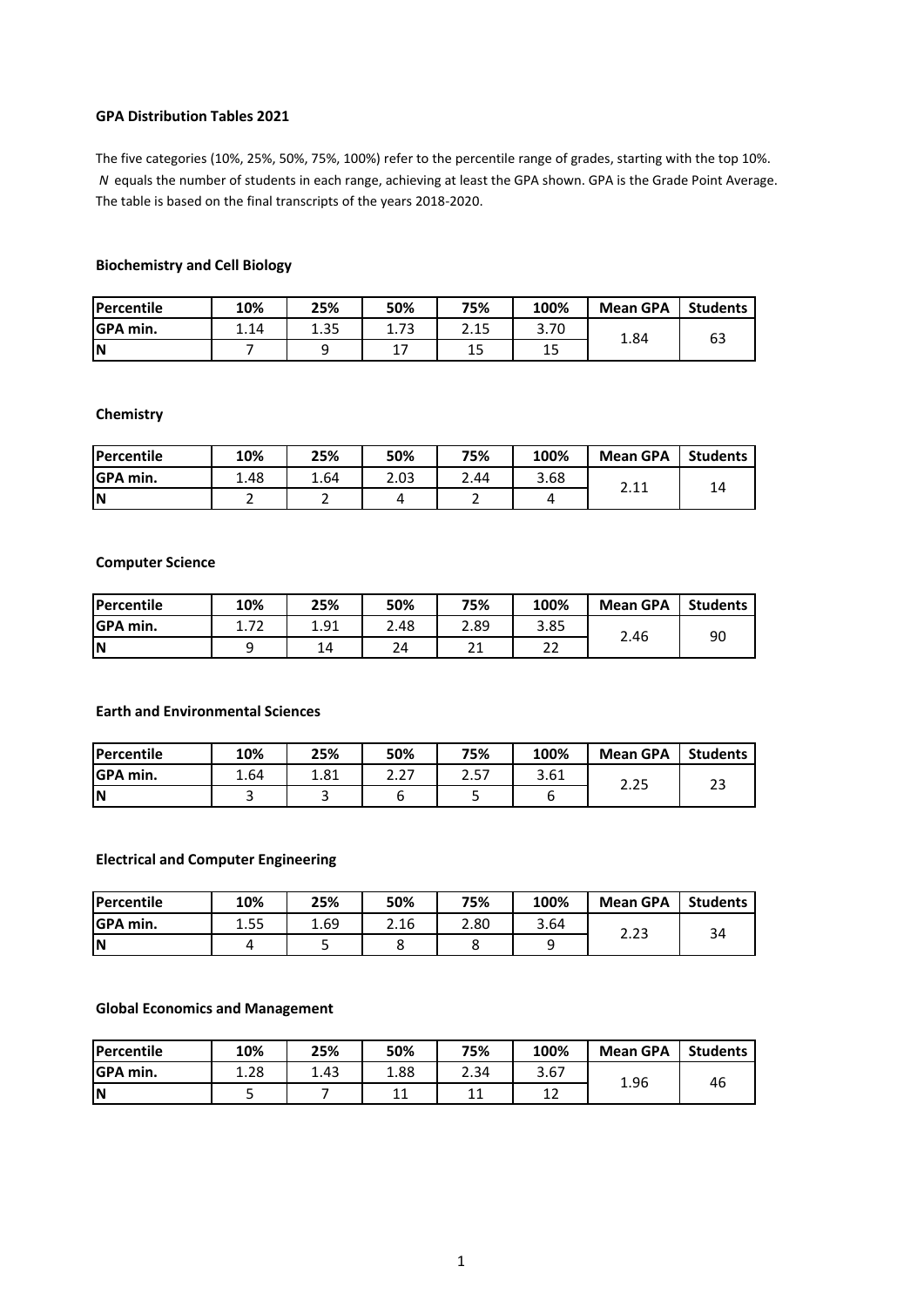### 7 **Industrial Engineering and Management**

| Percentile      | 10%  | 25%  | 50%  | 75%  | 100% | <b>Mean GPA</b> | <b>Students</b> |
|-----------------|------|------|------|------|------|-----------------|-----------------|
| <b>GPA min.</b> | 1.53 | 1.76 | 2.15 | 2.65 | 3.69 |                 | 121             |
| IN              | 13   | 18   | 30   | 30   | 30   | 2.20            |                 |

Calculation includes the predecessor program International Logistics Management and Engineering (BS)

# 8 **Integrated Social Sciences (BA)**

| Percentile       | 10%   | 25%  | 50%  | 75%   | 100% | <b>Mean GPA</b> | <b>Students</b> |
|------------------|-------|------|------|-------|------|-----------------|-----------------|
| <b>IGPA min.</b> | 48. د | 1.59 | 1.86 | ر ے ۔ | 2.99 | 1.95            | 15              |
| IN               |       |      |      |       |      |                 |                 |

### 9 **Intelligent Mobile Systems**

| Percentile       | 10%  | 25%  | 50%  | 75%      | 100% | <b>Mean GPA</b> | <b>Students</b> |
|------------------|------|------|------|----------|------|-----------------|-----------------|
| <b>IGPA min.</b> | 1.34 | 1.67 | 1.90 | <u>.</u> | 3.38 |                 | 10              |
| IN               |      | -    |      | -        |      | 2.14            |                 |

#### **International Business Administration**

| Percentile       | 10%  | 25%  | 50%  | 75%  | 100%        | Mean GPA | Students |
|------------------|------|------|------|------|-------------|----------|----------|
| <b>IGPA min.</b> | 1.30 | 1.58 | 2.01 | 2.29 | 3.17        | 1.97     | 47       |
| IN               |      |      |      |      | $\sim$<br>∸ |          |          |

### **International Relations: Politics and History**

| Percentile       | 10%                 | 25%  | 50%  | 75%  | 100% | <b>Mean GPA</b>          | <b>Students</b> |
|------------------|---------------------|------|------|------|------|--------------------------|-----------------|
| <b>IGPA min.</b> | $1^{\circ}$<br>∸∙∸∽ | 1.32 | 1.63 | 2.01 | 3.42 | $\overline{\phantom{a}}$ | 56              |
| IN               |                     |      | ⊥J   | 14   | 14   | <b>1.7</b><br>ے          |                 |

# **Mathematics (BS)**

| <b>Percentile</b> | 10%  | 25%  | 50%  | 75%  | 100% | <b>Mean GPA</b> | <b>Students</b> |
|-------------------|------|------|------|------|------|-----------------|-----------------|
| <b>GPA min.</b>   | 1.20 | 1.44 | 1.67 | 2.20 | 3.15 |                 | ີ<br>22         |
|                   |      |      |      |      |      | 1.83            |                 |

### **Medical Natural Sciences**

| Percentile      | 10%  | 25%  | 50%  | 75%  | 100% | Mean GPA | <b>Students</b> |
|-----------------|------|------|------|------|------|----------|-----------------|
| <b>GPA min.</b> | 1.05 | 1.35 | 1.93 | 2.24 | 3.82 | 1.96     | 10              |
| ΙN              |      | -    | -    | -    |      |          |                 |